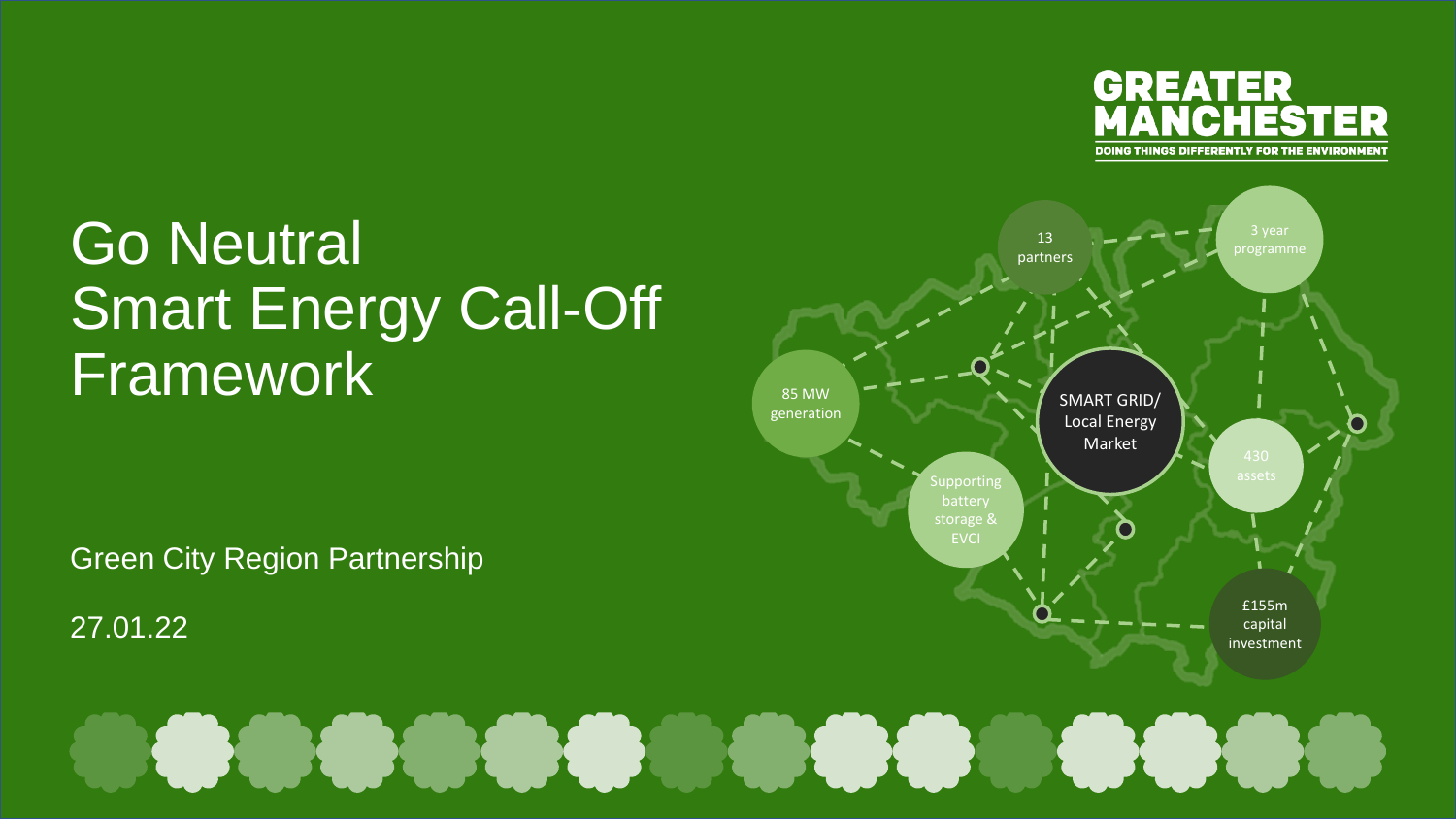# Recap - why we are doing this

- **Impact:** Our Climate Emergency declarations and the GM 5 year Environment Plan require us to decarbonise our estate – URGENTLY
- **2. Growth:** We need to create opportunities for local jobs and businesses and build our local green economy (retaining co-benefits locally)
- **3. Affordability:** We need to protect revenue budgets against future energy market volatility by taking more control over our energy supply and usage

We need an easy route to market that can deliver the above quickly and efficiently and that:

- I. Provides a streamlined and consistent approach
- II. Accommodates different LA priorities, funding preferences, and risk appetite
- III. Enables public sector collaboration and multiple beneficiaries

Illustrative scale of the decarbonisation challenge/ opportunity for GMCA partners' corporate estate\*:



- Target carbon saving from now to  $2024 = -44,000$  TCO2e
- Grid decarbonisation might provide  $=$   $\sim$  2,000 TCO2e saving
- DoPE decarbonisation activity might provide  $=$   $\sim$ 21,000 TCO2e (based on an average of PSDS 1 & 3 savings)
- Leaving a carbon saving to get us on the Tyndall pathway =~20,500 TCO2e
- Roughly equivalent to installing  $=$   $\sim$  240 MW of solar PV over 3 years\*\*\*\*
- Generating circa 75% of the electricity demand or corporate estate (based on latest figures)

<sup>\*</sup>Excludes data for Oldham as we do not have a BH building energy decarbonisation plan to take the data from

<sup>\*\*</sup> based on a carbon factor of 0.113kgCO2e per kWh

<sup>\*\*\*</sup> based on a carbon factor of 0.105 kgCO2 per kWh

<sup>\*\*\*\*</sup>based on an average grid electricity carbon factor of 0.11kgCO2e per kWh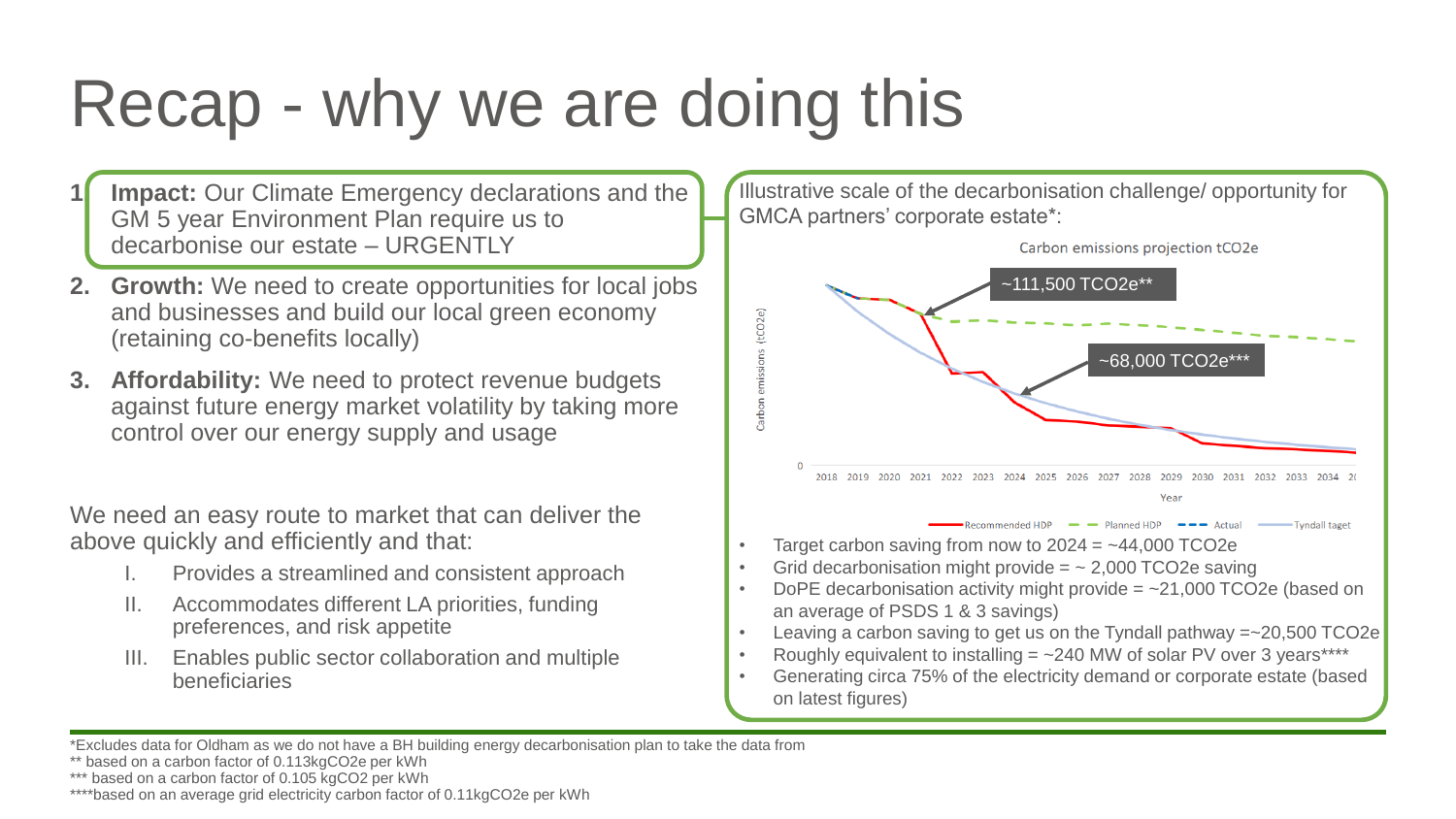# The Call-Off Framework

#### • The call-off framework comprises 4 lots:

| Lot 1 | Building integrated solar PV (and battery storage, if<br>required)                                     | E.g. 999kW Makerfield Way, 717kWp<br>Hammerstone Road, 327kWp Endeavour House |
|-------|--------------------------------------------------------------------------------------------------------|-------------------------------------------------------------------------------|
|       | Lot 2 Solar car ports (and battery storage/ EV charge points, if<br>required)                          | E.g. 214kWp Mersey Way/ 180kWp Stockport<br>Exchange                          |
|       | <b>Lot 3</b> Ground mounted solar PV (and battery storage, if<br>required)                             | E.g. 4MWp Chamber House Farm, 1.9MWp Little<br><b>Hulton Solar farm</b>       |
| Lot 4 | Integrated smart energy solutions (solar PV plus battery<br>storage, EVCI, wind turbines, hydro, etc,) |                                                                               |

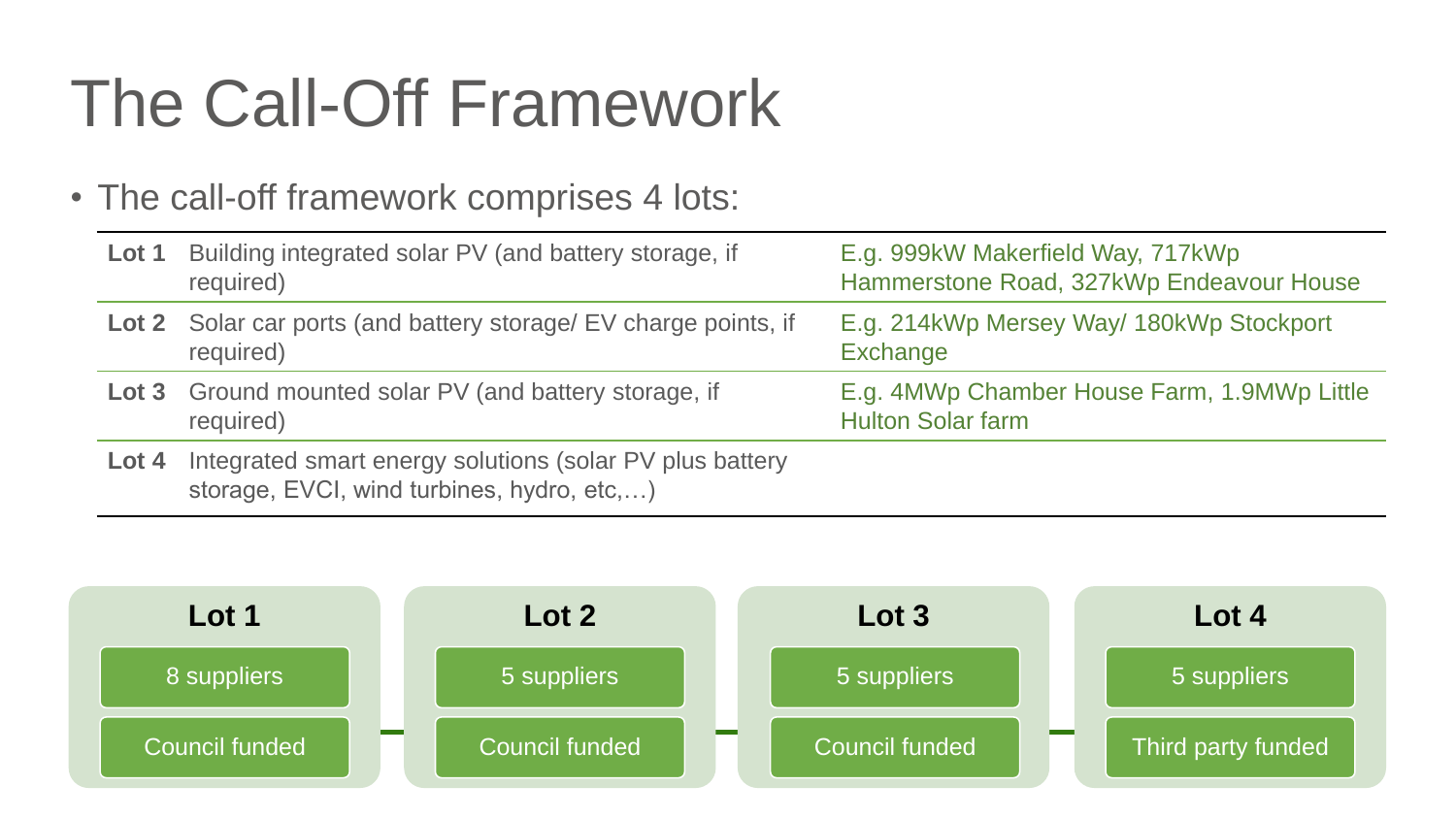## The Call-Off Framework – Legal Agreements

| Lot 1 | Building integrated solar PV (and battery storage, if<br>required)                                     | <b>NEC 4 Term Service Contract</b><br>Task based Services and/ or Works, e.g.,<br>$\bullet$                                                                                                                                                                                                                                                                                                                                                |  |
|-------|--------------------------------------------------------------------------------------------------------|--------------------------------------------------------------------------------------------------------------------------------------------------------------------------------------------------------------------------------------------------------------------------------------------------------------------------------------------------------------------------------------------------------------------------------------------|--|
| Lot 2 | Solar car ports (and battery storage/ EV charge points,<br>if required)                                | feasibility studies, detailed design,<br>installation, O&M<br>Suitable for a portfolio of multiple projects<br>$\bullet$<br>(can all be covered off under single contract)<br>Provides break points if projects prove<br>$\bullet$<br>unviable following a task                                                                                                                                                                            |  |
| Lot 3 | Ground mounted solar PV (and battery storage, if<br>required)                                          |                                                                                                                                                                                                                                                                                                                                                                                                                                            |  |
| Lot 4 | Integrated smart energy solutions (solar PV plus<br>battery storage, EVCI, wind turbines, hydro, etc,) | <b>Strategic Partnering Agreement (Supplies or</b><br>Service), which provides a wrap around for:<br><b>Heads of Terms for Option and Lease</b><br>$\bullet$<br>(Option and Lease Agreements to be<br>developed)<br><b>Power Purchase Agreement</b><br>$\bullet$<br><b>EVCI Hosting Agreement</b><br>$\bullet$<br>Carbon offset agreement (to be developed)<br>$\bullet$<br>Annexes – e.g. Shared Ownership – only<br>covered in principle |  |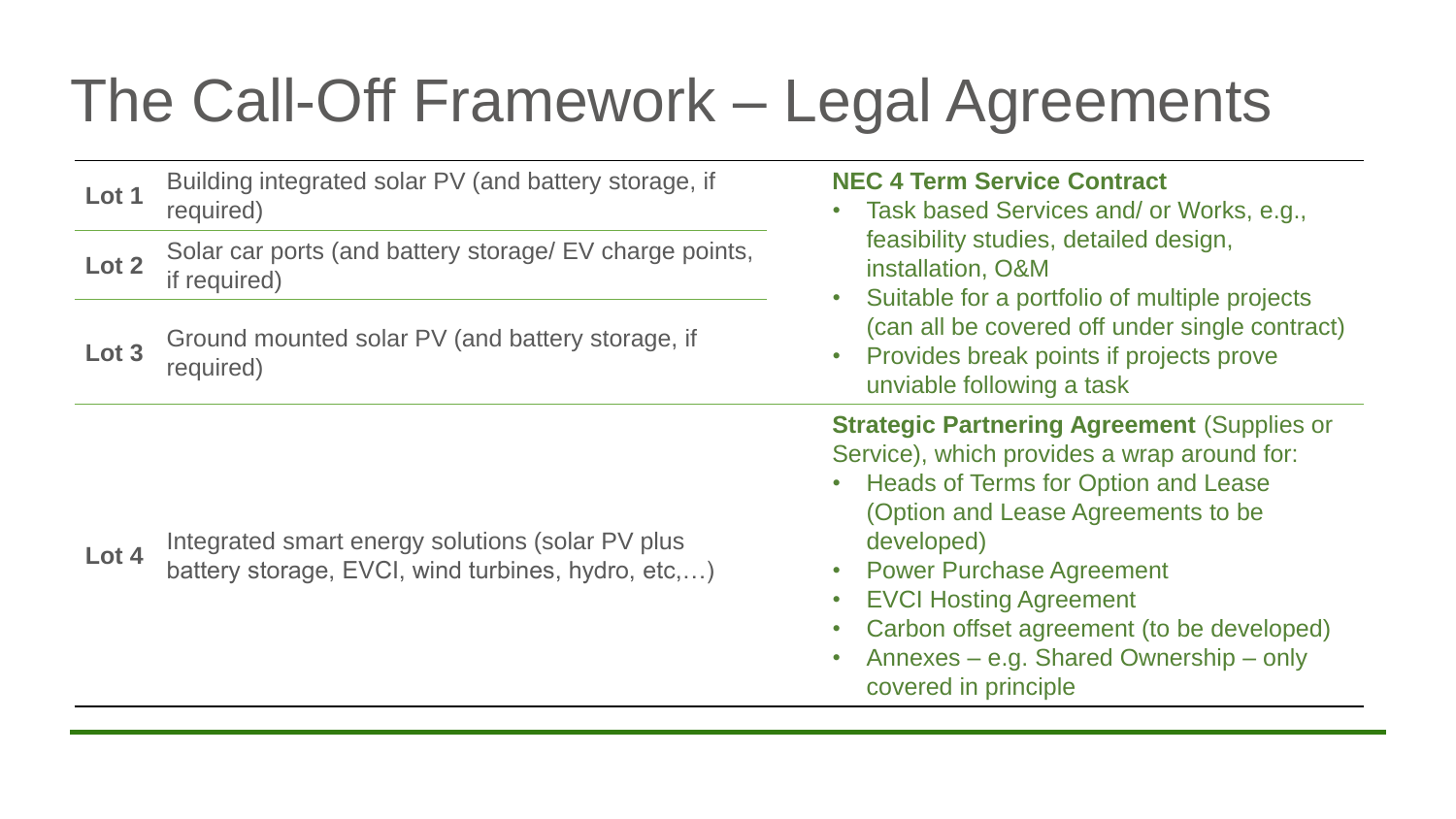## Process following mini competition (Lots 1-3)

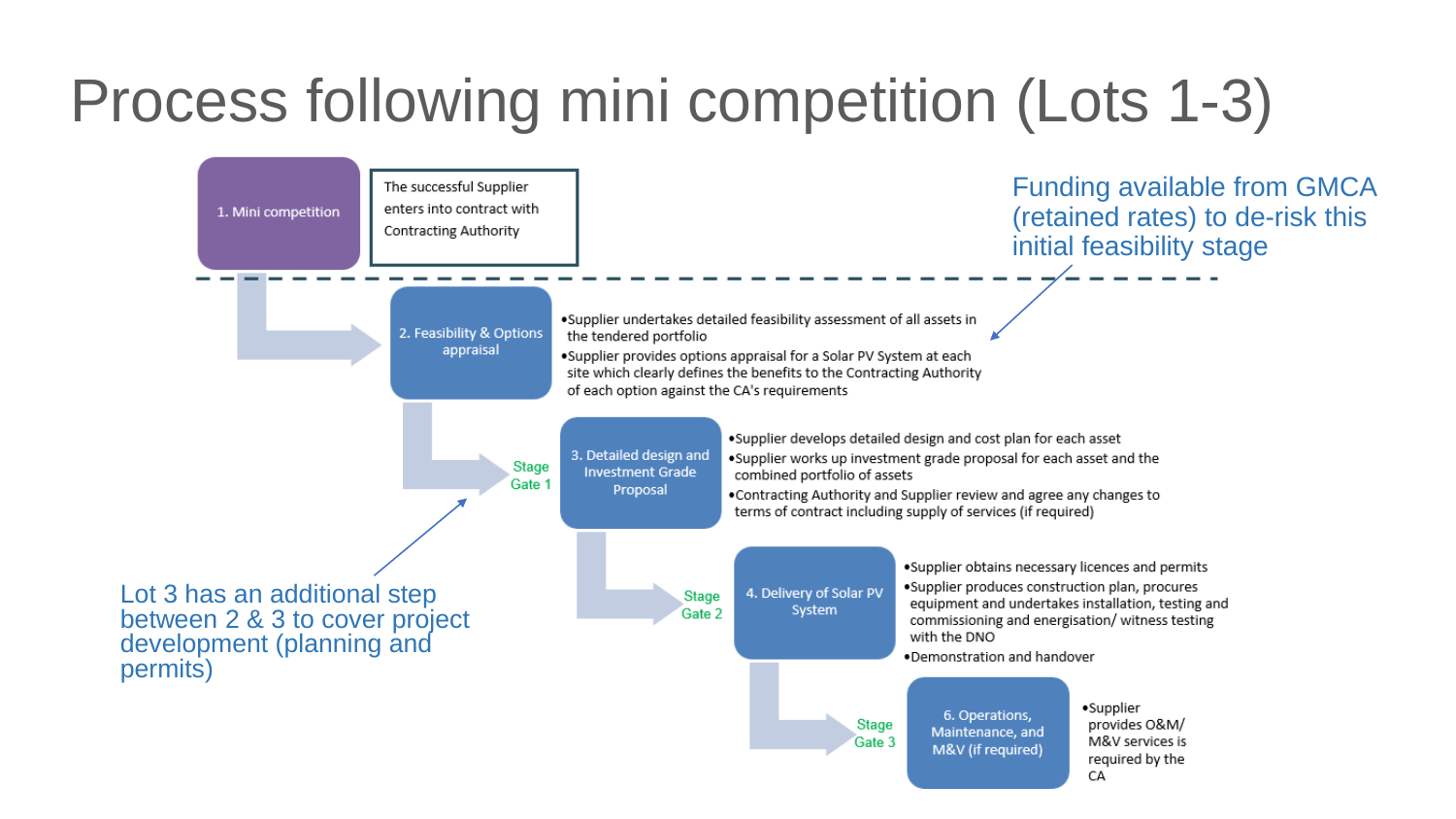## The Call-Off Framework – Delivery Agents

| Lot 1: Building mounted<br>solar PV (with battery<br>storage) | Lot 2: Solar car ports<br>(with battery storage) | Lot 3: Small scale ground<br>mounted solar PV | Lot 4: Integrated smart<br>energy solutions |
|---------------------------------------------------------------|--------------------------------------------------|-----------------------------------------------|---------------------------------------------|
| Aberla                                                        | Aberla                                           | Ameresco                                      | <b>SSE</b>                                  |
| CorEnergy                                                     | Ameresco                                         | CorEnergy                                     | Ameresco                                    |
| <b>Custom Solar</b>                                           | <b>Emtec</b>                                     | Custom                                        | <b>Mitie</b>                                |
| Emtec                                                         | Polysolar                                        | <b>Emtec</b>                                  | CorEnergy                                   |
| EvoEnergy                                                     | <b>Vital Energy</b>                              | Evo                                           | <b>Robertsons – Clear Futures</b>           |
| <b>NPS</b>                                                    |                                                  |                                               |                                             |
| PolySolar                                                     |                                                  |                                               |                                             |
| <b>Vital Energy</b>                                           |                                                  |                                               |                                             |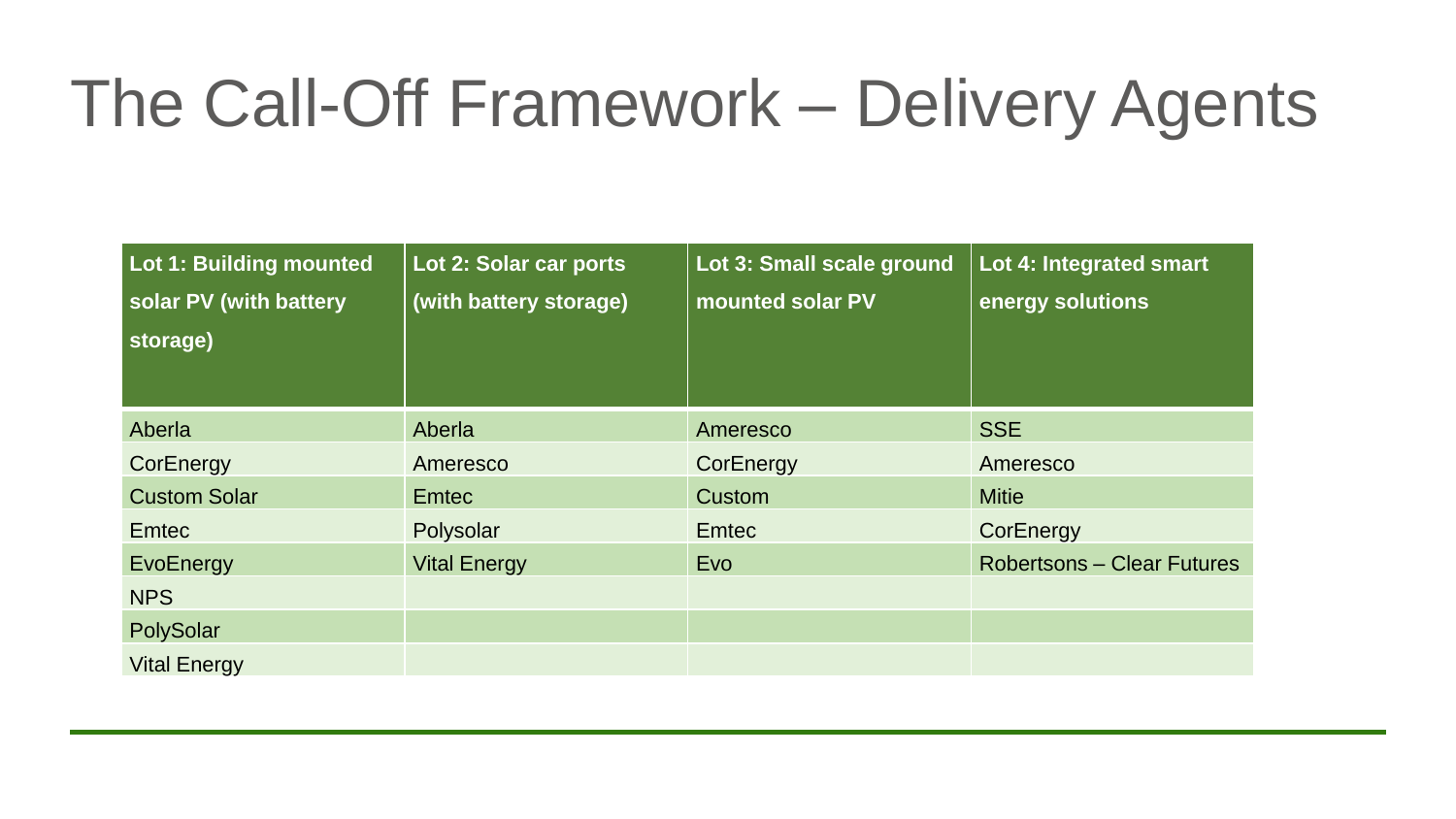#### The Call-Off Framework - 1% Service Charge

- In accordance with standard convention of charging for use of frameworks, GMCA will add a 1% service charge to all projects procured via the call-off framework
- Revenues accrued from this service charge will be used to cover the running of the framework, which is expected to be in the region of £100k/ annum, and future retendering of the framework in three years.
- Any additional revenues accrued from this fee will go into a project development funding pot that will be available to GMCA partners to support project feasibility and development activity.
- An illustration of what this could look like is outlined below:

Framework value @ circa **£300m** over three years **£3m** service charge (@1%) over three years Circa **£300k** GMCA overhead to run the framework over three years

Circa **£300k** set back to retender the framework in three years

Circa **£2.4m** into DEVEX funding pot for public sector decarbonisation – feasibility studies/ structural surveys/ etc